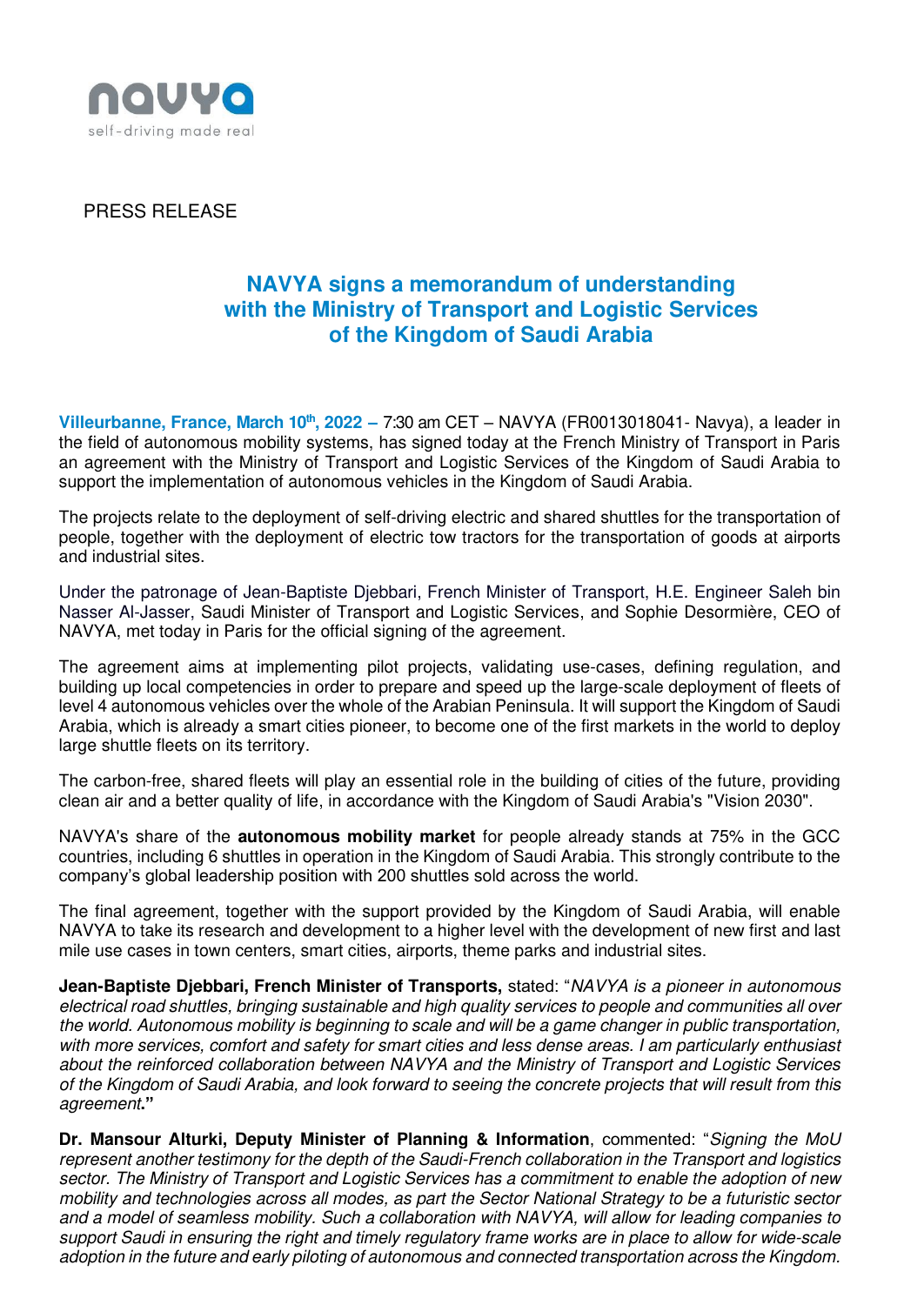Which will be essential to drive investments in the Saudi Transport and Logistics sector in new technologies, and improve the quality of the mobility in Saudi cities."

**Sophie Desormière, CEO of NAVYA** took the opportunity of the signing of the agreement to state: "We look forward to the start of a fruitful collaboration with the Kingdom of Saudi Arabia to speed up the deployment of new fleets for people and goods and to contribute to the building of an autonomous and shared future. Ecological and connected transportation will not only advance mobility, but also benefit the whole community. The agreement will bring us closer to achieving our vision of the mobility of the future on a large scale."



## **About NAVYA**

Created in 2014, NAVYA is a leading French name specialized in the supply of autonomous mobility systems and associated services. With 280 employees in France (Paris and Lyon), in the United States (Michigan) and in Singapore, NAVYA aims at becoming the leading player in Level 4 autonomous mobility systems for passenger and goods transport. Since 2015, NAVYA has been the first to market and put into service autonomous mobility solutions. The Autonom® Shuttle, main development axis, is dedicated to passenger transport. Since its launch, more than 200 units have been sold in 25 countries as of 31 December 2021. The Autonom® Tract is designed to goods transport. Engaged in an ambitious CSR approach, the Company has an active policy in this area, as illustrated by the obtaining of the ISO 9001 certification in September 2021. The Valeo and Keolis groups are among NAVYA's historical shareholders.

NAVYA is listed on the Euronext regulated market in Paris (ISIN code: FR0013018041- Navya).

For more information visit: www.navya.tech